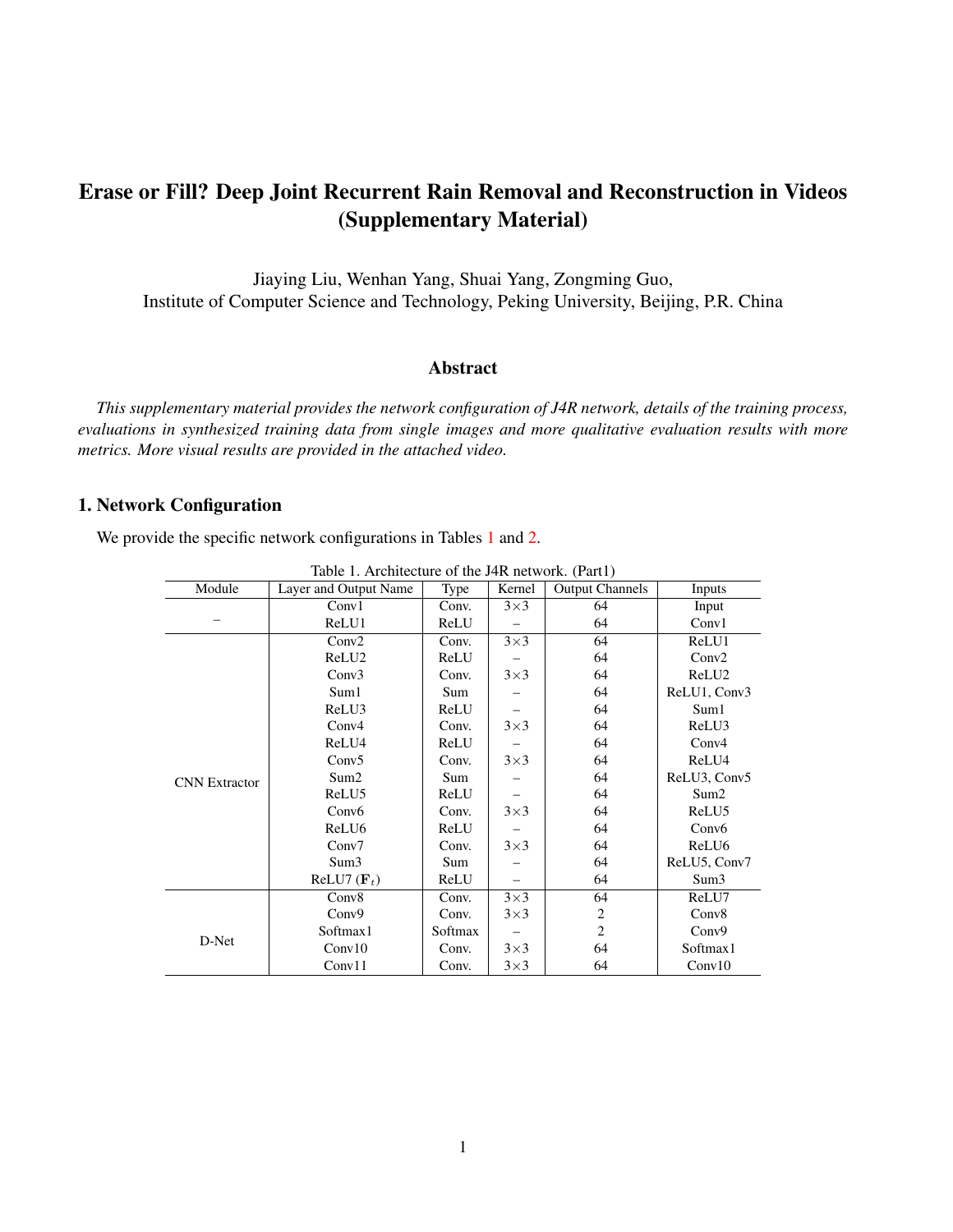| Module         | Layer and Output Name  | Table 2. Alemeeting of the $J + K$ fielwork. (Fartz)<br><b>Output Channels</b><br>Type<br>Kernel<br>Inputs |                       |                 |                                                              |  |
|----------------|------------------------|------------------------------------------------------------------------------------------------------------|-----------------------|-----------------|--------------------------------------------------------------|--|
|                | Conv12                 | Conv.                                                                                                      | $3\times3$            | 64              | $\overline{\mathbf{H}_{t-1}, \mathbf{F}_{t}, \text{Conv11}}$ |  |
|                | ReLU8 $(\mathbf{r}_t)$ | ReLU                                                                                                       | $\equiv$              | 64              | Conv12                                                       |  |
|                |                        |                                                                                                            |                       |                 |                                                              |  |
|                | Conv13                 | Conv.                                                                                                      | $3\times3$            | 64              | $H_{t-1}$ , $F_t$ , Conv11                                   |  |
|                | Sigmoid1 $(Z_t)$       | Sigmoid                                                                                                    |                       | 64              | Conv13                                                       |  |
|                | Multiply1              | Multiply                                                                                                   |                       | 64              | ReLU8, $H_{t-1}$                                             |  |
| F-Net          | Conv14                 | Conv.                                                                                                      | $3\times3$            | 64              | Multiply1,Sum3                                               |  |
|                | TanH1                  | TanH                                                                                                       |                       | 64              | Conv14                                                       |  |
|                | Weighting1 $(H_t)$     | Weight                                                                                                     |                       | 64              | Sigmoid1, TanH1, ReLU7                                       |  |
|                | $C_{\text{conv1}}$     | Conv.                                                                                                      | $\overline{3\times3}$ | 64              | $\overline{\mathbf{H}_t}$                                    |  |
|                | C_ReLU1                | ReLU                                                                                                       |                       | 64              | C_Conv1                                                      |  |
|                | C_Conv2                | Conv.                                                                                                      | $3\times3$            | 64              | C_ReLU1                                                      |  |
|                | $C\_Sum1$              | Sum                                                                                                        |                       | 64              | C_Conv2, Weight1                                             |  |
|                | C_ReLU2                | ReLU                                                                                                       |                       | 64              | $C_Sum1$                                                     |  |
| C-Net          | $C_{\text{conv3}}$     | Conv.                                                                                                      | $3\times3$            | 64              | C_ReLU2                                                      |  |
|                | C_ReLU3                | ReLU                                                                                                       |                       | 64              | C_Conv3                                                      |  |
|                | C_Conv4                | Conv.                                                                                                      | $3\times3$            | 64              | C_ReLU3                                                      |  |
|                | $C_{\text{-}Sum2}$     | Sum                                                                                                        |                       | 64              | C_Conv4, C_ReLU2                                             |  |
|                | C_ReLU4                | ReLU                                                                                                       |                       | 64              | $C_{\text{-}Sum2}$                                           |  |
|                | $R_{\text{1}}$ Conv1   | Conv.                                                                                                      | $3\times3$            | 64              | $\overline{\mathbf{H}_t}$                                    |  |
| R-Net          | R_ReLU1                | ReLU                                                                                                       |                       | 64              | R_Conv1                                                      |  |
|                | R_Conv2                | Conv.                                                                                                      | $3\times3$            | 64              | R_ReLU1                                                      |  |
|                | R_Sum1                 | Sum                                                                                                        |                       | 64              | R_Conv2, Weight1                                             |  |
|                | R_ReLU2                | ReLU                                                                                                       |                       | 64              | R_Sum1                                                       |  |
|                | R_Conv3                | Conv.                                                                                                      | $3\times3$            | 64              | R_ReLU2                                                      |  |
|                | R_ReLU3                | ReLU                                                                                                       |                       | 64              | R_Conv3                                                      |  |
|                | R_Conv4                | Conv.                                                                                                      | $3\times3$            | 64              | R_ReLU3                                                      |  |
|                | R_Sum2                 | Sum                                                                                                        |                       | 64              | R_Conv4, R_ReLU2                                             |  |
|                | R_ReLU4                | ReLU                                                                                                       |                       | 64              | R_Sum2                                                       |  |
|                | J_Conv1                | Conv.                                                                                                      | $\overline{3\times3}$ | 64              | $\overline{\mathbf{H}_t}$                                    |  |
| <b>JRC-Net</b> | J_ReLU1                | ReLU                                                                                                       |                       | 64              | J_Conv1                                                      |  |
|                | J_Conv2                | Conv.                                                                                                      | $3\times3$            | 64              | J_ReLU1                                                      |  |
|                | J_Sum1                 | Sum                                                                                                        |                       | 64              | J_Conv2, Weight1                                             |  |
|                | J_ReLU2                | ReLU                                                                                                       |                       | 64              | J_Sum1                                                       |  |
|                | J_Conv3                | Conv.                                                                                                      | $3\times3$            | 64              | J_ReLU2                                                      |  |
|                | J_ReLU3                | ReLU                                                                                                       |                       | 64              | J_Conv3                                                      |  |
|                | J_Conv4                | Conv.                                                                                                      | $3\times3$            | 64              | J_ReLU3                                                      |  |
|                | J_Sum2                 | Sum                                                                                                        |                       | 64              | J_Conv4, J_ReLU2                                             |  |
|                | J_ReLU4                | ReLU                                                                                                       |                       | 64              | J_Sum2                                                       |  |
|                |                        |                                                                                                            |                       |                 |                                                              |  |
|                | $C_{\text{sum2}}$      | Conv.                                                                                                      | $\overline{3\times3}$ | $\overline{64}$ | $E(\mathbf{B}_t)$                                            |  |
|                | R_Sum2                 | Conv.                                                                                                      | $3\times3$            | 64              | $\mathbf{S}_t$                                               |  |
|                | J_Sum2                 | Conv.                                                                                                      | $3\times3$            | 64              | $\mathbf{B}_t$                                               |  |

<span id="page-1-0"></span>Table 2. Architecture of the J4R network. (Part2)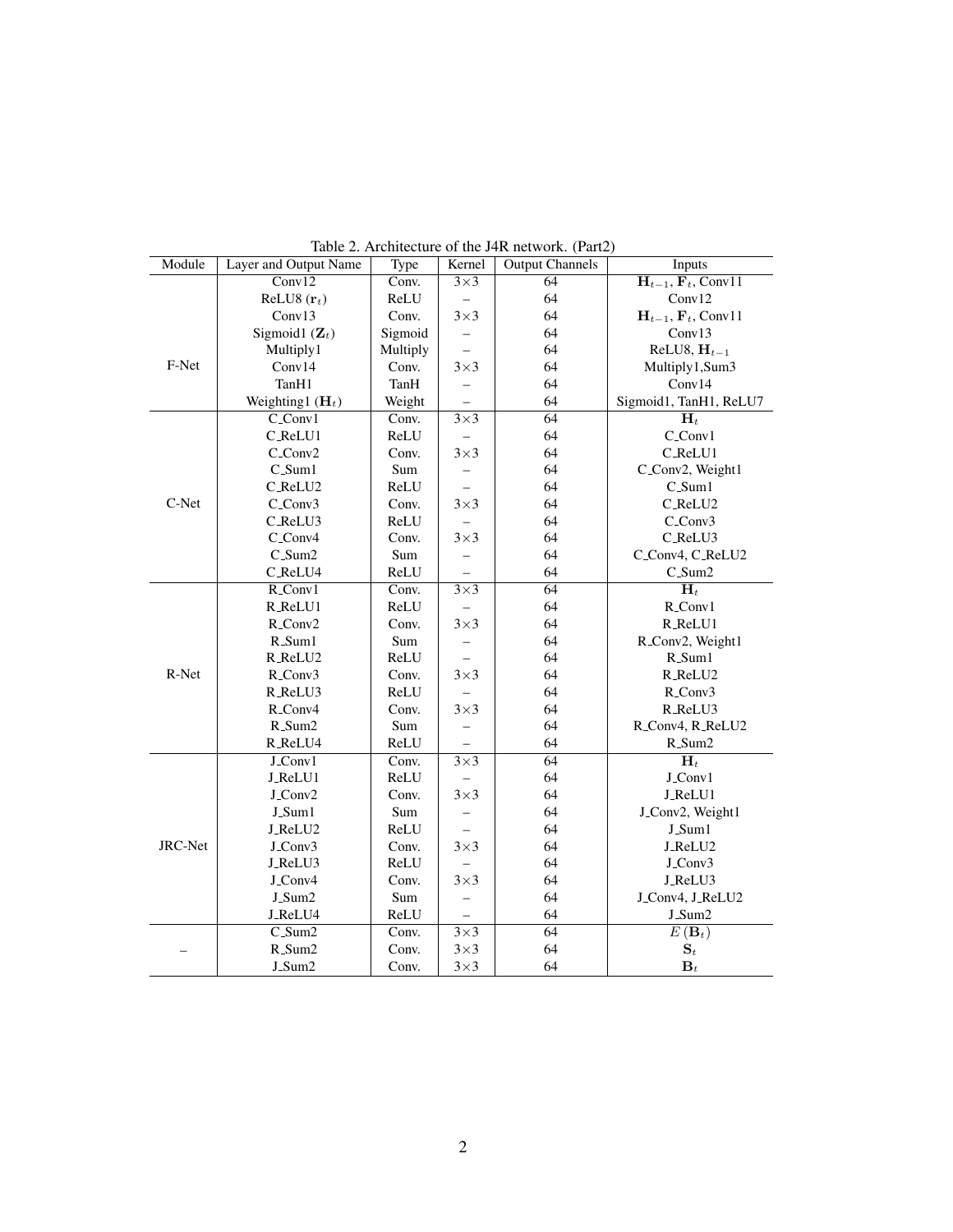# <span id="page-2-2"></span>2. Training Details

#### 2.1. Single-Frame Rain Removal Pretraining

We first pre-train the rain streak removal network. The pretrained single-frame rain removal network includes a subset of the components in J4R: the first convolutional layer, CNN extractor, R-Net, and the last two convolutions connected to R-Net. The rain streaks are synthesized by non-rain sequences with the rain streak generated by the probabilistic model [\[1\]](#page-3-0), sharp line streaks [\[7\]](#page-4-0) and sparkle noises. The training and evaluation sets of *BSD500* [\[4\]](#page-4-1) are used as the background frames. These images are cropped into  $32 \times 32$  patches and in total 270,000 nonoverlapping patches.

We use Adam optimizer [\[3\]](#page-3-1) for network training. The initial learning rate is set to 0.001. After 200 epochs, the learning rate is changed to 0.0001. After another 50 epochs, the learning rate is changed to 0.00001. When a total of 300 epochs is reached, the training is stopped. The batch size and weight decay are set to 64 and 0.0001, respectively. The network is initialized by MSRA algorithm [\[2\]](#page-3-2).

#### 2.2. Multi-Frame Rain Removal Finetuning

After training the rain streak removal network, we fine-tine the whole J4R network on synthesized videos. The background frames of these videos are from two sources: 1) standard testing sequences, including CIF testing sequences, HDTV sequences<sup>[1](#page-2-0)</sup> and HEVC standard testing sequences<sup>[2](#page-2-1)</sup>; 2) synthesized videos from the images in BSD500 [\[4\]](#page-4-1) with artificially simulated motions, including rescaling and displacement operations. The training videos are cropped into  $32 \times 32 \times 9$  cubes. We obtain in total 20,000 cubes from videos and 30,000 cubes from images.

We also use Adam optimizer  $\lceil 3 \rceil$  for fine-tuning. The learning rate of the whole network is set to 0.001. The learning rates of the components that have been pretrained in the first stage are multiplied by a factor of 0.01. A step-wise learning rate decay policy is employed. After 80 epochs, the learning rate is changed to 0.0001. After another 20 epochs, the learning rate is changed to 0.00001. When a total of 120 epochs is reached, the training is stopped.

<span id="page-2-0"></span><sup>1</sup> https://media.xiph.org/video/derf/

<span id="page-2-1"></span><sup>&</sup>lt;sup>2</sup>http://ftp.kw.bbc.co.uk/hevc/hm-10.0-anchors/bitstreams/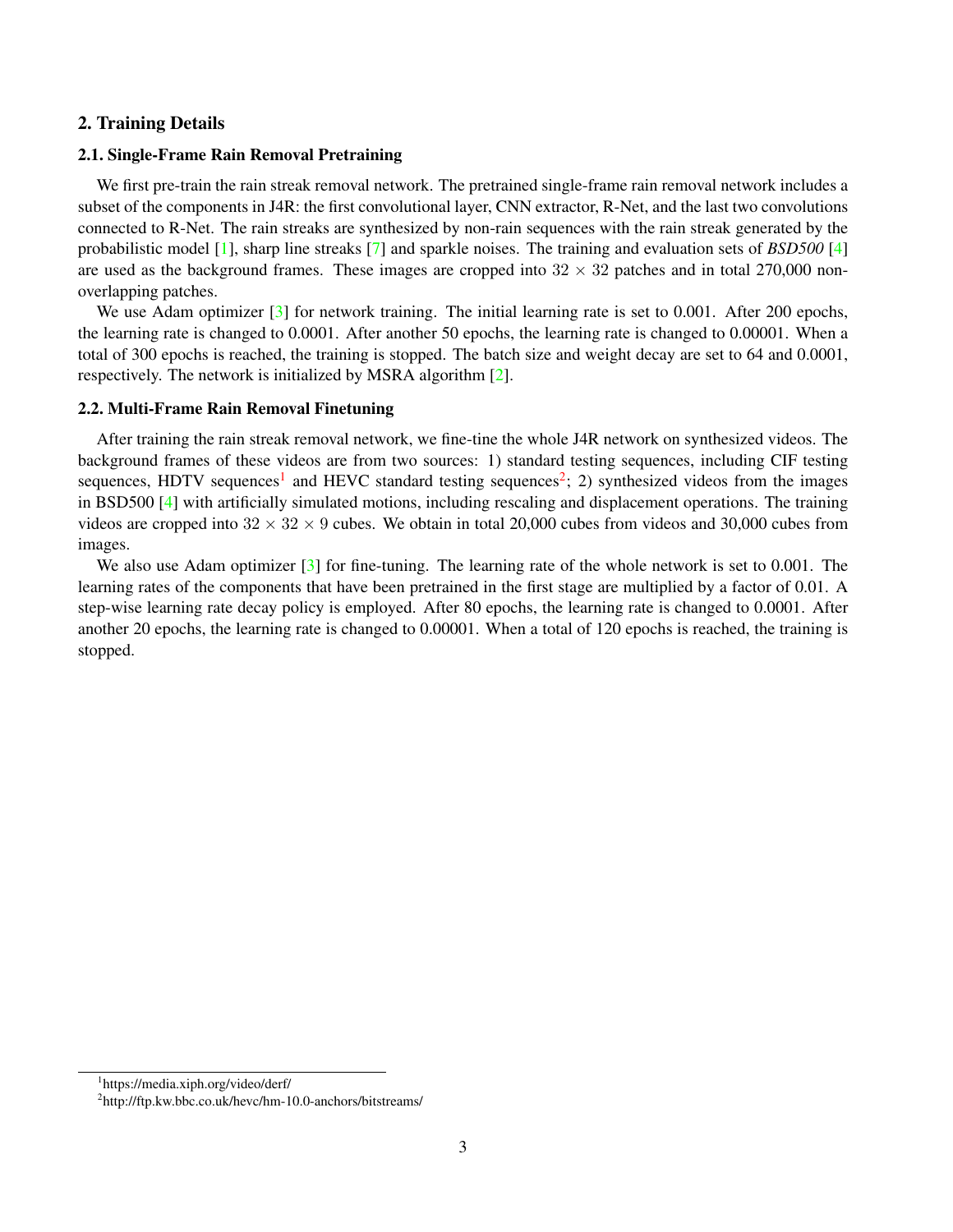## <span id="page-3-5"></span>3. Evaluations in Synthesized Training Data from Single Images

We compare the evaluation performance on *RainSynComplex25* of training with and without the augmented video clips from single images. The evaluation performance curves in the training phase are presented in Fig. [1.](#page-3-3) It is observed that, using augmented video clips significantly boosts the performance.



<span id="page-3-3"></span>Figure 1. PSRN and SSIM results in the multi-frame finetuing stage.

## 4. Quantitative Evaluations

Besides PSNR and SSIM, we also use three metrics, VIF [\[5\]](#page-4-2), FSIM [\[8\]](#page-4-3), and UQI [\[6\]](#page-4-4), to compare the results of different methods as shown in Table [3.](#page-3-4)

<span id="page-3-4"></span>Table 3. Performance comparison of different methods on *RainSynLight25* and *RainSynComplex25* in items of VIF, FSIM and UQI.

| Dataset          |              | Rain Images |            |               | <b>DetailNet</b> |            |  |
|------------------|--------------|-------------|------------|---------------|------------------|------------|--|
| <b>Metrics</b>   | VIF          | <b>FSIM</b> | <b>UQI</b> | VIF           | <b>FSIM</b>      | <b>UOI</b> |  |
| RainSynLight25   | 0.4184       | 0.8440      | 0.9845     | 0.4225        | 0.8848           | 0.9882     |  |
| RainSynComplex25 | 0.2001       | 0.6450      | 0.8467     | 0.2180        | 0.7012           | 0.8695     |  |
| Dataset          | LP           |             |            | <b>DSC</b>    |                  |            |  |
| <b>Metrics</b>   | VIF          | <b>FSIM</b> | <b>UQI</b> | VIF           | <b>FSIM</b>      | <b>UOI</b> |  |
| RainSynLight25   | 0.5135       | 0.8908      | 0.9922     | 0.4293        | 0.8736           | 0.9889     |  |
| RainSynComplex25 | 0.2478       | 0.7030      | 0.8878     | 0.2109        | 0.6765           | 0.9058     |  |
| Dataset          | <b>TCLRM</b> |             |            | <b>JORDER</b> |                  |            |  |
| <b>Metrics</b>   | VIF          | <b>FSIM</b> | <b>UOI</b> | VIF           | <b>FSIM</b>      | <b>UOI</b> |  |
| RainSynLight25   | 0.4714       | 0.9216      | 0.9960     | 0.5124        | 0.9171           | 0.9932     |  |
| RainSynComplex25 | 0.1807       | 0.6916      | 0.8862     | 0.2460        | 0.7419           | 0.9560     |  |
| Dataset          | <b>SE</b>    |             |            | J4R-Net       |                  |            |  |
| Metrics          | VIF          | <b>FSIM</b> | <b>UOI</b> | VIF           | <b>FSIM</b>      | <b>UOI</b> |  |
| RainSynLight25   | 0.3851       | 0.8819      | 0.9878     | 0.6555        | 0.9660           | 0.9985     |  |
| RainSynComplex25 | 0.2264       | 0.7052      | 0.8736     | 0.3432        | 0.8544           | 0.9765     |  |

## References

- <span id="page-3-0"></span>[1] K. Garg and S. K. Nayar. Photorealistic rendering of rain streaks. In *ACM Trans. Graphics*, volume 25, pages 996–1002, 2006. [3](#page-2-2)
- <span id="page-3-2"></span>[2] K. He, X. Zhang, S. Ren, and J. Sun. Delving deep into rectifiers: Surpassing human-level performance on imagenet classification. In *Proc. IEEE Int'l Conf. Computer Vision*, 2015. [3](#page-2-2)
- <span id="page-3-1"></span>[3] D. P. Kingma and J. Ba. Adam: A Method for Stochastic Optimization. *International Conference on Learning Representations*, December 2015. [3](#page-2-2)